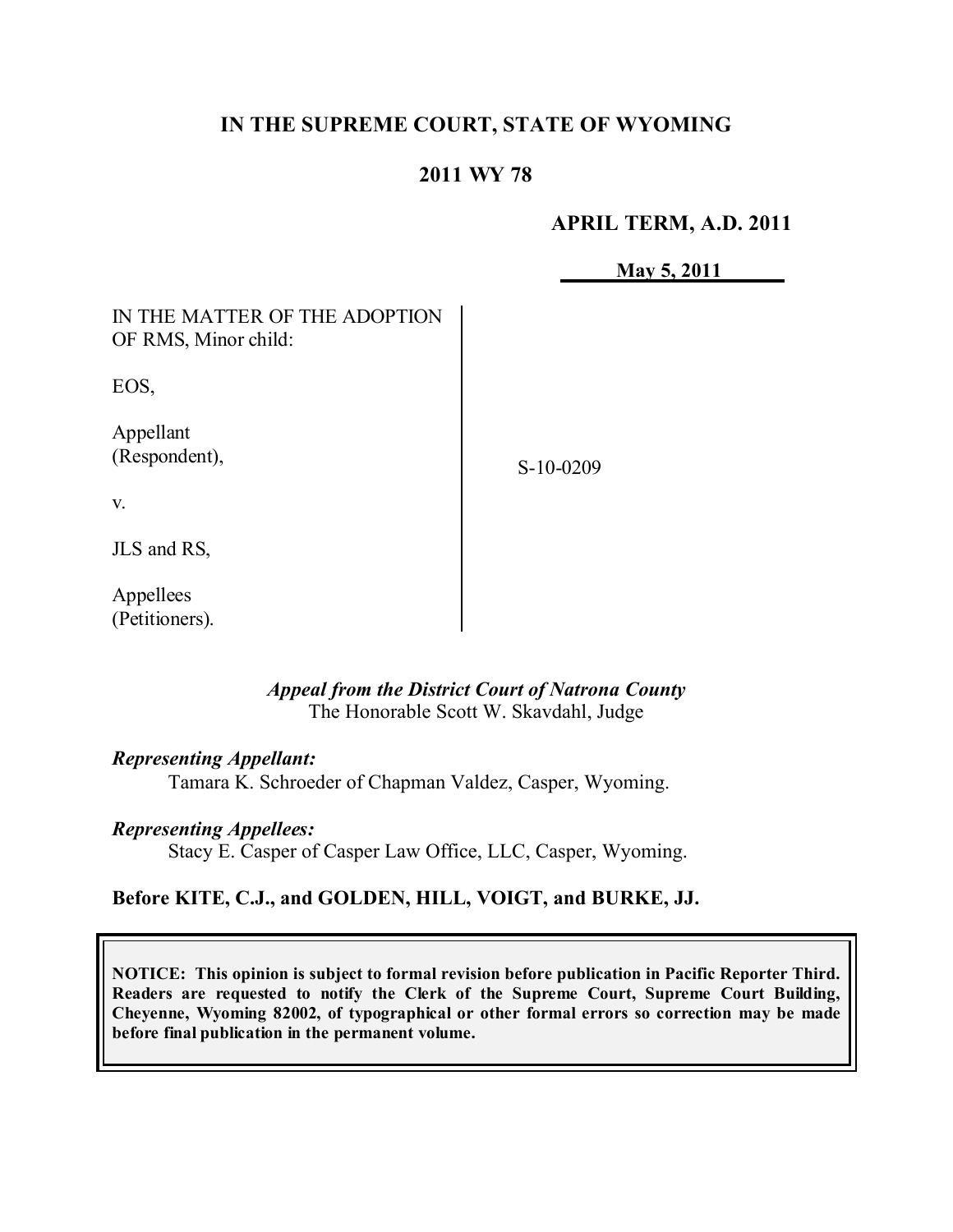# **KITE, Chief Justice.**

[¶1] EOS, biological mother (Mother), appeals from the order allowing JLS's and RS's (Father and Stepmother) petition to adopt minor child, RMS, to proceed without Mother's consent because she did not pay child support for a year before the petition was filed. She claims there was insufficient proof that her failure to pay child support was willful.

[¶2] We affirm.

## **ISSUE**

[¶3] Mother presents the following issue on appeal:

1. The District Court abused its discretion by allowing the petition for adoption to proceed without the consent of the Appellant (Respondent). The evidence was insufficient to support a finding that the Appellant had willfully failed to pay child support.

Although phrased differently, Father and Stepmother essentially present the same issue.

### **FACTS**

[¶4] Mother and Father are the biological parents of RMS. The parents divorced in 2006, and were initially awarded joint custody of the child. In 2008, the district court issued a modification order granting Father primary custody of RMS and requiring Mother to pay \$250 per month in child support. Later that year, Father married Stepmother. Mother made one partial child support payment in April 2008, but thereafter did not pay any child support.

[¶5] On March 2, 2010, Father and Stepmother filed a petition to adopt RMS. They asserted that the adoption should be granted without Mother's consent under Wyo. Stat. Ann. § 1-22-110(a)(iv) (LexisNexis 2009) because she had willfully failed to contribute to the support of RMS for one year immediately prior to filing the adoption petition. At the time the petition was filed, Mother was over \$5,000 in arrears on her child support obligation.

[¶6] Mother conceded that she had not paid child support and she did not bring her support obligation current after the petition was filed. She asserted, however, that her failure to pay support was not willful because she was unemployed and did not have the ability to pay. The district court held a hearing and ruled that Father and Stepmother had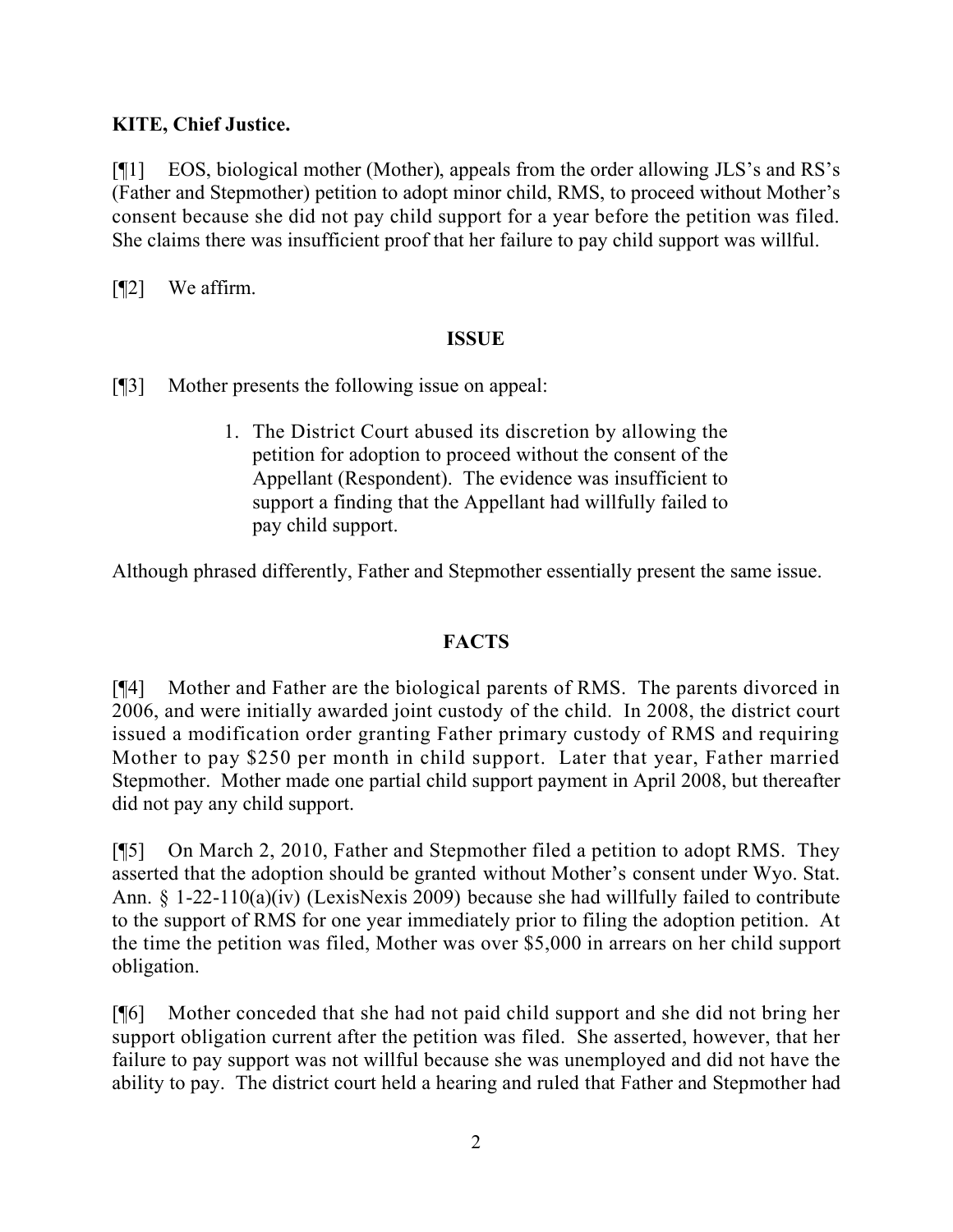established by clear and convincing evidence that Mother's failure to support the child was willful and the adoption could proceed without her consent. Mother appealed.

### **STANDARD OF REVIEW**

[¶7] Mother challenges the sufficiency of the evidence to support the district court's decision. Courts have the authority and discretion to grant adoptions without parental consent "provided all the statutory elements are satisfied." *TF v. Dep't of Family Servs.,*  2005 WY 118, ¶ 10, 120 P.3d 992, 998 (Wyo. 2006). We review the district court's decision for abuse of discretion. *MJH v. AV,* 2006 WY 89, ¶ 13, 138 P.3d 683, 686 (Wyo. 2006). "'In determining whether there has been an abuse of discretion, the ultimate issue is whether or not the court could reasonably conclude as it did.'" *GWJ v. MH,* 930 P.2d 371, 377-78 (Wyo. 1996), quoting *ALT v. DWD,* 640 P.2d 73, 76 (Wyo. 1982).

[¶8] We apply our traditional principles of evidentiary review when a party challenges the sufficiency of the evidence supporting an adoption without consent. On appeal, the evidence is examined in the light most favorable to the party prevailing below, assuming all favorable evidence to be true while discounting conflicting evidence presented by the unsuccessful party. *CJ v. SA,* 2006 WY 49, ¶ 5, 132 P.3d 196, 199 (Wyo. 2006).

# **DISCUSSION**

[ $[$ [9] Father and Stepmother petitioned for adoption under § 1-22-110(a)(iv), which states in pertinent part:

> (a) [T]he adoption of a child may be ordered without the written consent of a parent . . . if the court finds that . . . the nonconsenting parent or parents have:

> . . . . (iv) Willfully failed to contribute to the support of the child for a period of one (1) year immediately prior to the filing of the petition to adopt and has failed to bring the support obligation current within sixty (60) days after service of the petition to adopt[.]

[¶10] A district court's determination that a parent's consent for an adoption is not required effectively terminates that parent's parental rights. *PAA v. Doe,* 702 P.2d 1259, 1264 (Wyo. 1985); *SLH v. CST,* 778 P.2d 124, 126 (Wyo. 1989). The right to associate with one's family is fundamental; consequently, courts strictly scrutinize petitions to terminate a parent's rights to his or her children. *CL v. Wyo. Dep't of Family Servs.,*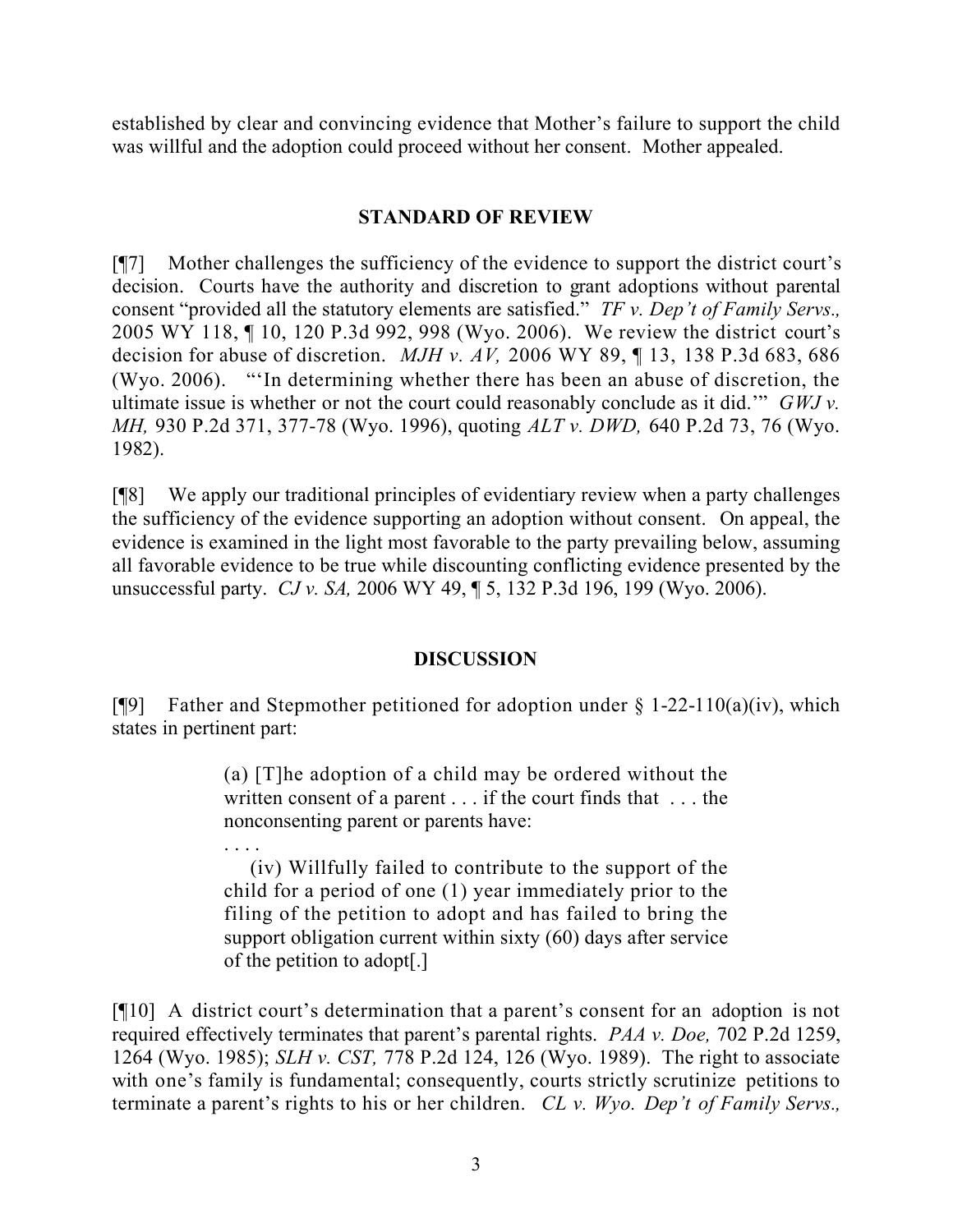2007 WY 23, ¶ 9, 151 P.3d 1102, 1105 (Wyo. 2007). The petitioners have the obligation to establish by clear and convincing evidence that termination and adoption is appropriate. *SLJ v. Dep't of Family Servs.,* 2005 WY 3, ¶ 19, 104 P.3d 74, 79-80 (Wyo. 2005). "'Clear and convincing evidence is that kind of proof that would persuade a trier of fact that the truth of the contention is highly probable.'" *Id.,* quoting *MN v. Dep't of Family Servs.,* 2003 WY 135, ¶ 5, 78 P.3d 232, 234 (Wyo. 2003).

[¶11] The record does not contain a transcript of the hearing; however, the district court approved, pursuant to W.R.A.P. 3.03, Mother's statement of the evidence as amended by Father's and Stepmother's submission. The evidence established:

- Mother was ordered to pay \$250 per month in child support beginning April 1, 2008.
- She paid only one payment of \$170 in April, 2008, and at the time of the hearing, she was \$6,330 in arrears.
- Mother quit her job at a daycare shortly after being ordered to pay child support.
- Although Mother had employment experience at the daycare and as a cashier, housekeeper and nursing assistant, she had been unemployed since she quit the daycare job, except for the babysitting described below.
- Mother had no physical or mental disabilities which prevented her from working.
- Mother did not have a high school education and had enrolled in a GED program, but later quit it.
- Mother lived with her parents who provided all of her clothing and food and purchased cigarettes for her.
- Mother did not petition for modification of her child support obligation.
- Mother testified that she had applied for numerous jobs, but had not been offered one. She also had not pursued any means of self employment, such as daycare provider or lawn mowing, to earn a living.
- Mother had not registered for any employment services.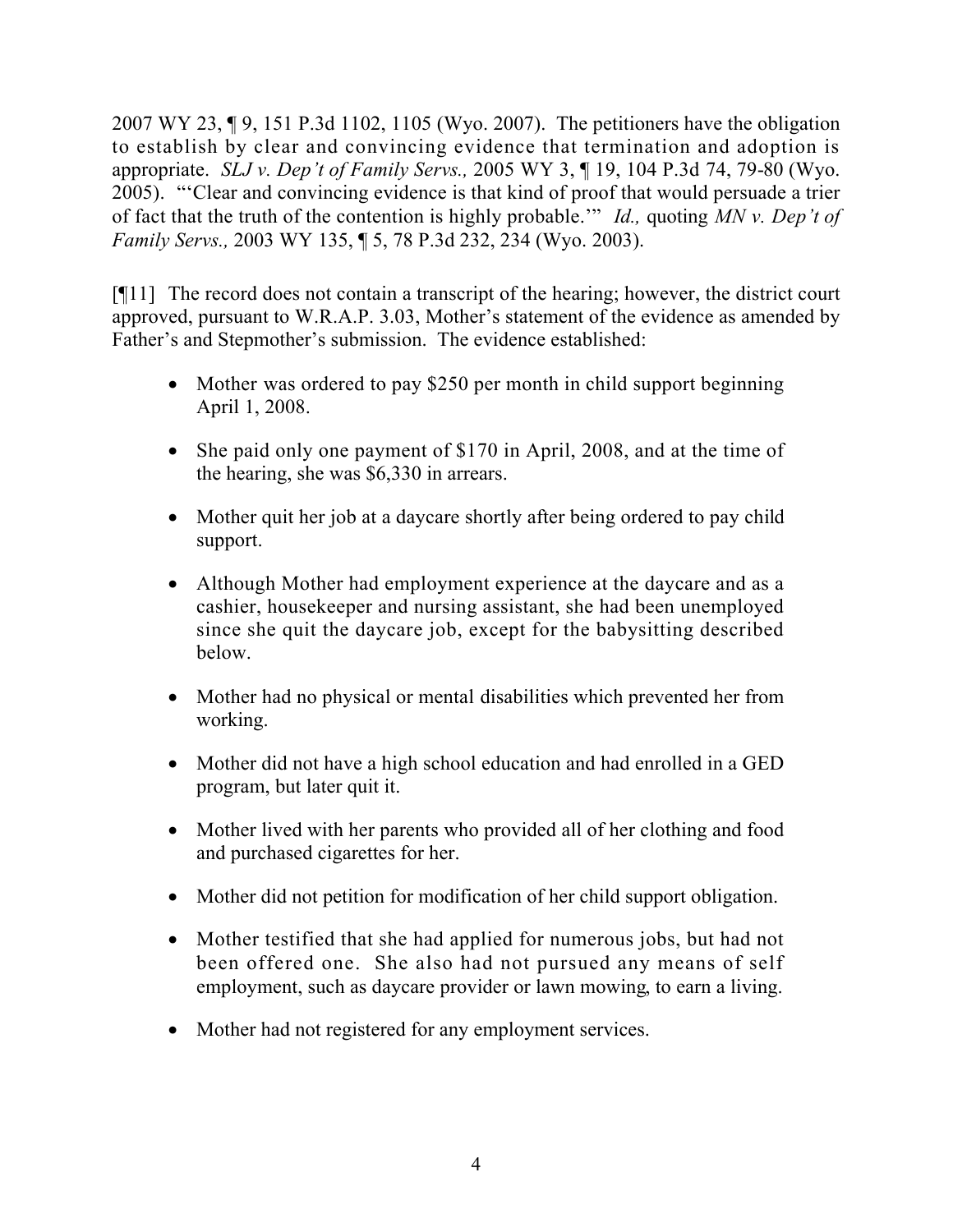- Mother received \$100 for babysitting for her cousin between April 2008 and January 2009. She did not use any of that money to pay her child support.
- Mother testified that she was not deliberately remaining unemployed and she wanted to pay her child support, but did not have the means to do so.

Based upon these facts, the district court concluded that Father and Stepmother had proven by clear and convincing evidence that Mother had willfully failed to support her child.

[¶12] Mother concedes that she failed to pay her court-ordered child support. She claims, however, that the district court erred by concluding that her non-payment of child support was willful. Mother asserts, "[n]othing worse has been proven about [her] than that she is poor and uneducated." As used in the adoption statute, "willfully" means "'intentionally, knowingly, purposely, voluntarily, consciously, deliberately, and without justifiable excuse, as distinguished from carelessly, inadvertently, accidentally, negligently, heedlessly or thoughtlessly.'" *MVC v. MB,* 982 P.2d 1246, 1249 (Wyo. 1999), quoting *Matter of Adoption of CJH,* 778 P.2d 124 (Wyo. 1989).

[¶13] Mother claims that her failure to pay child support was not willful because she was unemployed and did not have the ability to pay. Relying on *TOC v. TND,* 2002 WY 76, 46 P.3d 863 (Wyo. 2002)*,* she asserts that simple proof of her failure to pay is insufficient as a matter of law to justify terminating parental rights. That decision stated:

> Clearly, by inclusion of the modifying term "willfully" the statute<sup>1</sup> draws a distinction, as it must, between the parent who though financially able to pay his court-ordered child support is unwilling to do so, and the parent who though willing to pay his court-ordered child support is financially unable to do so. "A natural parent's failure to support his or her child does not obviate the necessity of the parent's consent to the child's adoption, where the parent's financial condition is such that he or she is unable to support the child." 2 Am.Jur.2d *Adoption* § 88 (1994).

<sup>&</sup>lt;sup>1</sup> *TOC* was discussing a different provision of § 1-22-110(a). Subsection (ix) provides for adoption without parental consent if the parent has willfully failed to pay at least 70% of support for a period of at least two years. Section 1-22-110(a)(ix). The analysis is, however, relevant in interpreting  $\S$  1-22-110(a)(iv). *See, e.g.*, *CJ v. SA,* 2006 WY 49, ¶ 8, 132 P.3d 196, 200 (Wyo. 2006) ("The willfulness requirement must be satisfied in order to grant an adoption under either subsection (ix) or (iv).").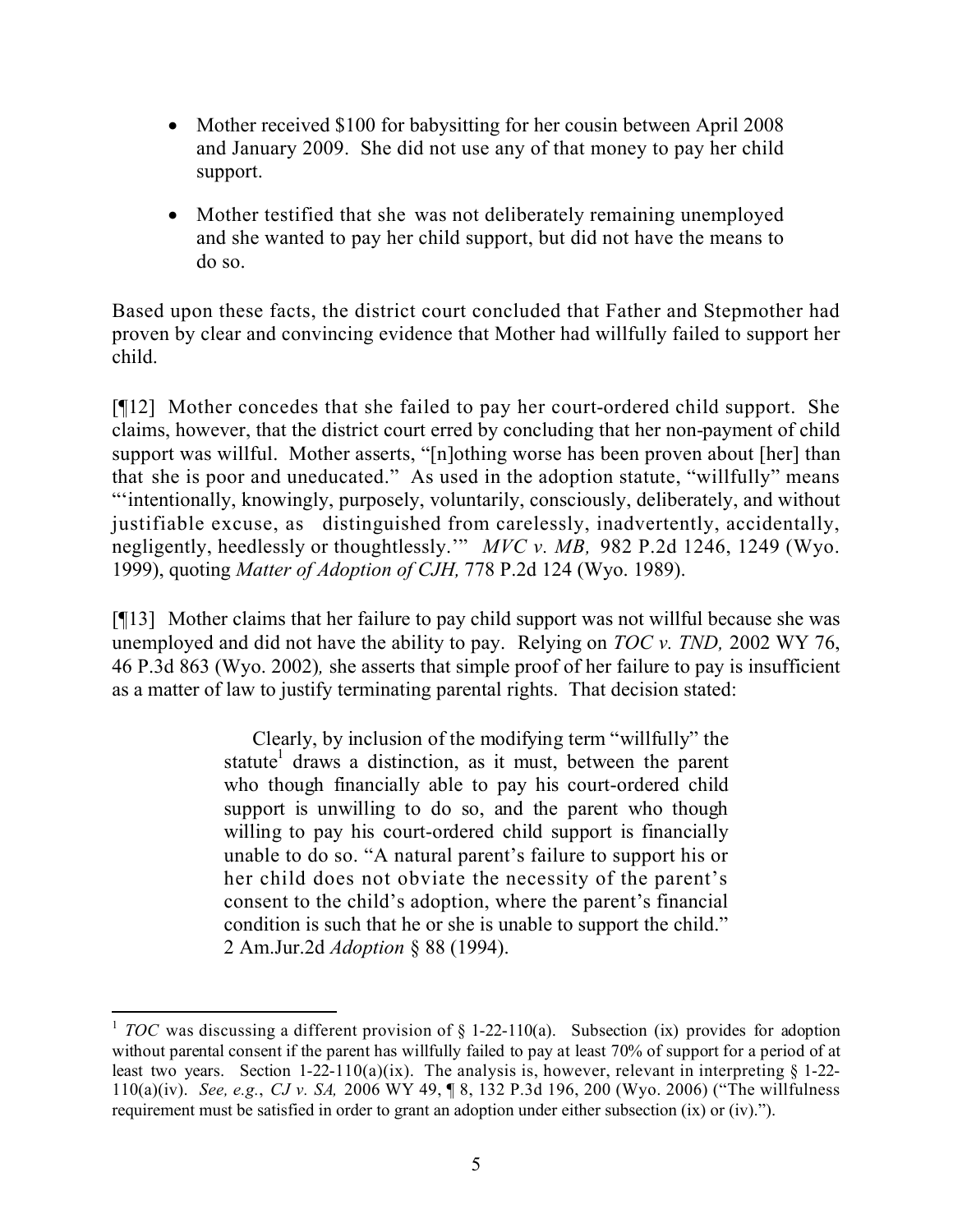*Id.*,  $\sim$  27, 46 P.3d at 873 (some citations omitted and footnote added).

[¶14] Mother gives an overly broad interpretation to *TOC.* Although we have stated that a parent's inability or lack of means to pay may refute an allegation of willful failure to pay child support, that does not mean a parent's unemployment, and resulting inability to pay child support, is always excusable. A parent has the responsibility to pay child support in accordance with his or her financial ability. *MJH,* ¶ 17, 138 P.3d at 687; *TOC*, ¶ 36, 46 P.3d at 875. In determining the willfulness of the parent's failure to pay, the "courts should look at whether the parent has demonstrated, through whatever financial means available to him, that the parent has not forgotten his statutory obligation to his child." *TOC,* ¶ 36, 46 P.3d at 875*.* Willfulness is rarely shown directly and there is often conflicting evidence on the element. Consequently, it is "within the district court's province to weigh the evidence and judge credibility of the witnesses." *CJ,* ¶ 18, 132 P.3d at 203.

[¶15] The Tennessee Court of Appeals offers some guidance on how disputed evidence may be weighed in such cases. In *In re Pauline M.,* 2010 WL 4515062 (Tenn. Ct. App. Nov. 10, 2010), the father had the innate ability to be employed, yet he chose to either remain unemployed or accept jobs below his employment potential. In addition, he was discharged from his last employment for cause because he was observed sleeping on the job. *Id.* at 5. Although he did earn modest amounts of money during the relevant period of time, his child support payments were much less than his court ordered obligation. The court concluded that the record included clear and convincing evidence that he abandoned his children by willfully failing to support them. *Id.* at 6.

[¶16] In the instant case, the evidence established that Mother worked at a daycare until shortly after the child support order was entered, at which time she voluntarily ended her employment, and hence voluntarily terminated her means of providing support. Although she testified that she applied for jobs after that, without success, she did not take other steps to improve her prospects of becoming employed such as registering with an employment service or finishing the GED program to enhance her education. In addition, when Mother secured a job babysitting for her cousin and was paid for those efforts, she did not pay any of that money toward her child support obligation, despite the fact that her parents were paying for her living expenses. Although she testified that she did not voluntarily remain unemployed to avoid her child support obligation, the district court weighed the evidence and concluded she acted willfully.

[¶17] The district court's conclusion that Mother acted "intentionally, knowingly, purposely, voluntarily, consciously, deliberately, and without justifiable excuse, as distinguished from carelessly, inadvertently, accidentally, negligently, heedlessly or thoughtlessly'" when she did not pay child support was supported by the evidence. *MVC,*  982 P.2d at 1249, quoting *CJH,* 778 P.2d 124. Contrary to her assertion, the record does